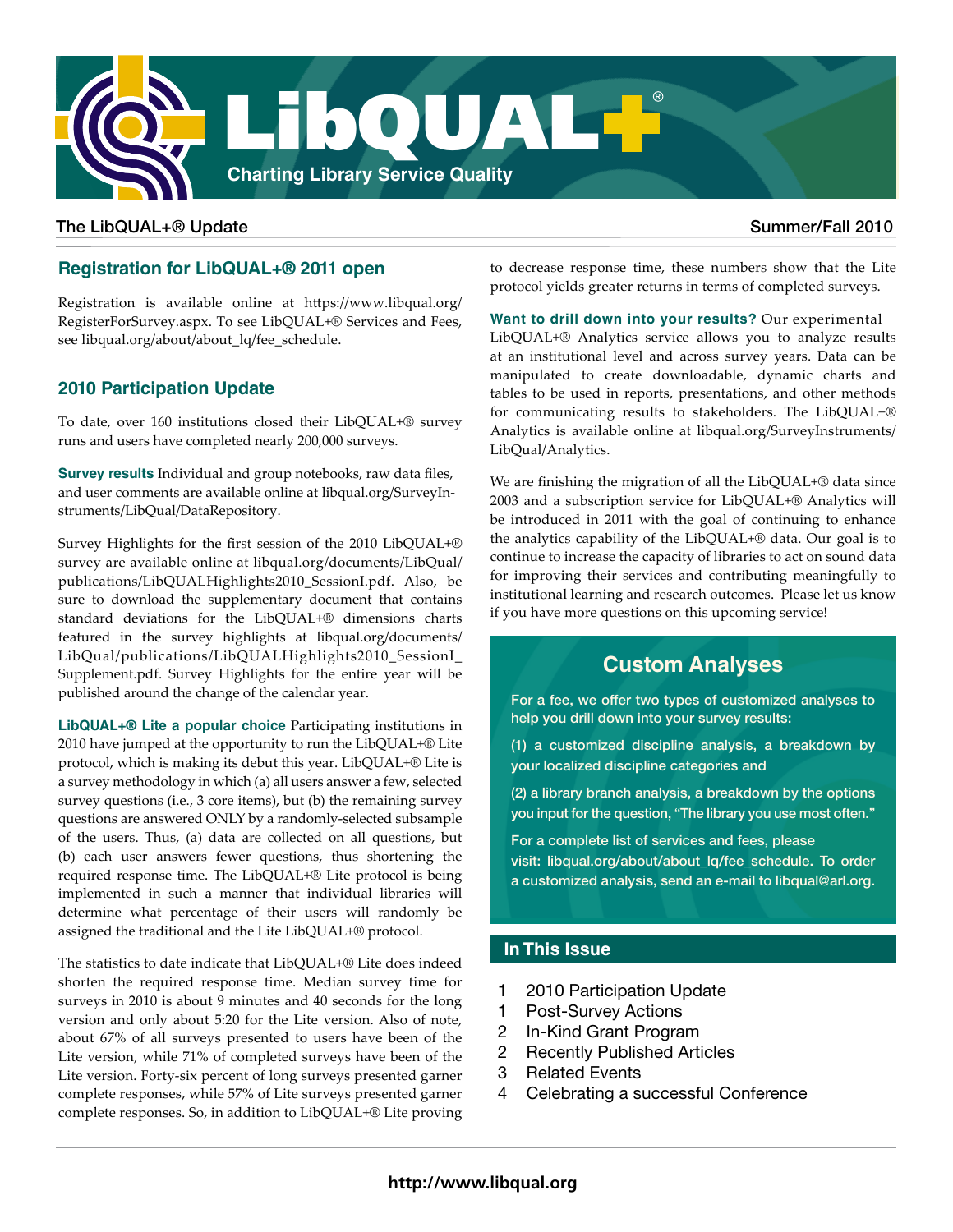### **Maximizing Your Survey Results**

You did the survey, downloaded your results, now what do you do? Have you asked yourself this question?

If so, take a look at some of these practical suggestions to help you maximize your survey results:

- Review the "Learn to Read LibQUAL+® Radar Charts" Tutorial
- Analyze your results using LibQUAL+® Analytics
- Become familiar with SPSS (a colleague/friend that knows SPSS)
- Plan a library summit
- Analyze user comments
- Communicate your results to your stakeholders through focus groups
- Consult the norms table provided by ARL
- Perform peer comparisons
- Publish findings

Source: Amy Hoseth. (2008). We did LibQUAL+® - now what? Practical suggestions for maximizing your survey results. College & Undergraduate Libraries, 14(3): 75-84.

# We Value Your Feedback!

**Please fill out your Post Hoc & Evaluation Questionnaires once you close your survey. We use this information to gain insight on how to better serve you. The questionnaires are available AFTER you close your survey in the Survey Management Area** 

#### **<http://libqual.org/MemberHome>**

### **Translate Optional Questions**

We have a bank of more than 100 optional questions in English that can be added to your LibQUAL+® survey. We invite you to submit translations of those optional questions available in your LibQUAL+® language. Please write libqual@arl.org to obtain a list of the optional questions.

### **[In-Kind Grant](http://www.arl.org/news/pr/LibQUAL-Grants-30mar10.shtml)**

#### **[Deadline: December 14, 2010](http://www.arl.org/news/pr/LibQUAL-Grants-30mar10.shtml)**

[We are inviting applications and do intend to offer In-Kind](http://www.arl.org/news/pr/LibQUAL-Grants-30mar10.shtml) [Grants for 2011. Please visit www.arl.org/news/pr/LibQUAL-](http://www.arl.org/news/pr/LibQUAL-Grants-30mar10.shtml)[Grants-30mar10.shtml](http://www.arl.org/news/pr/LibQUAL-Grants-30mar10.shtml) to review our original press release. There are more details on the program and past winners on the LibQUAL+® site at [libqual.org/about/about\\_lq/in\\_kind\\_grant](http://libqual.org/about/about_lq/in_kind_grant).

# **[LibQUAL+® Poster Wins](http://libraryassessment.org)  [Honorable Mention Award](http://libraryassessment.org)**

Hundreds of librarians and other members of the assessment community gathered in Baltimore in late October for the 2010 Library Assessment Conference. *Sharing the Wealth: A Process for Engaging a large Group in Coding LibQUAL+® Survey Comments,* was awarded Peoples' Choice honorable mention from among the 80 posters presented at the conference. Congratulations to Daniel O'Mahoney (Brown) and thank you to all who made the conference a wonderful success. Check out the presentations and posters at the conference web site: libraryassessment.org.

#### **Recently Published Articles**

In the three studies below, randomized control trial (RCT) data was collected at 16 diverse institutions form around the world. A total of 13,383 participants provided data. These papers were presented at the 2nd Qualitative and Quantitative Methods in Libraries (QQML 2010) International Conference, Chania (Crete), Greece, May 27, 2010.

#### **[Does using item sampling methods in library service](http://libqual.org/documents/LibQual/publications/lq_gr_1.pdf)  [quality assessment compromise data integrity?: A](http://libqual.org/documents/LibQual/publications/lq_gr_1.pdf)  [LibQUAL+® Lite study](http://libqual.org/documents/LibQual/publications/lq_gr_1.pdf)**

#### **Bruce Thompson, Martha Kyrillidou, Colleen Cook**

The present study was conducted to investigate the psychometric integrity of scores on the new LibQUAL+® Lite protocol. Specifically, we conducted analyses of LibQUAL+® Lite data to evaluate (a) the reliability and (b) the validity of LibQUAL+® Lite scores. In the present study we collected randomized control trial (RCT) data at 16 diverse institutions form around the world.

#### **[Does using item sampling methods in library service](http://libqual.org/documents/LibQual/publications/lq_gr_2.pdf)  [quality assessment affect zone of tolerance boundaries?: A](http://libqual.org/documents/LibQual/publications/lq_gr_2.pdf)  [LibQUAL+® Lite study](http://libqual.org/documents/LibQual/publications/lq_gr_2.pdf)**

#### **Martha Kyrillidou, Colleen Cook, Bruce Thompson**

Research has previously been conducted to explore the effects of item sampling strategies in the library service quality assessment context. However, these previous studies focused on only the perceived service quality scores. The present study was undertaken to explore item sampling impacts on the desired and minimallyacceptable ratings that create the zones of tolerance used to help interpret the service quality perception data. In the present study we collected randomized control trial (RCT) data at 16 diverse institutions form around the world.

#### **[Does using item sampling methods in library service quality](http://libqual.org/documents/LibQual/publications/lq_gr_3.pdf)  [assessment affect score norms?: A LibQUAL+® Lite study](http://libqual.org/documents/LibQual/publications/lq_gr_3.pdf)  Colleen Cook, Bruce Thompson, Martha Kyrillidou**

The present study was undertaken to explore item sampling impacts on the percentile rank norms tables for LibQUAL+®. Ideally, scores across the two protocols would be sufficiently similar that a single set of norms tables could be used for both protocols.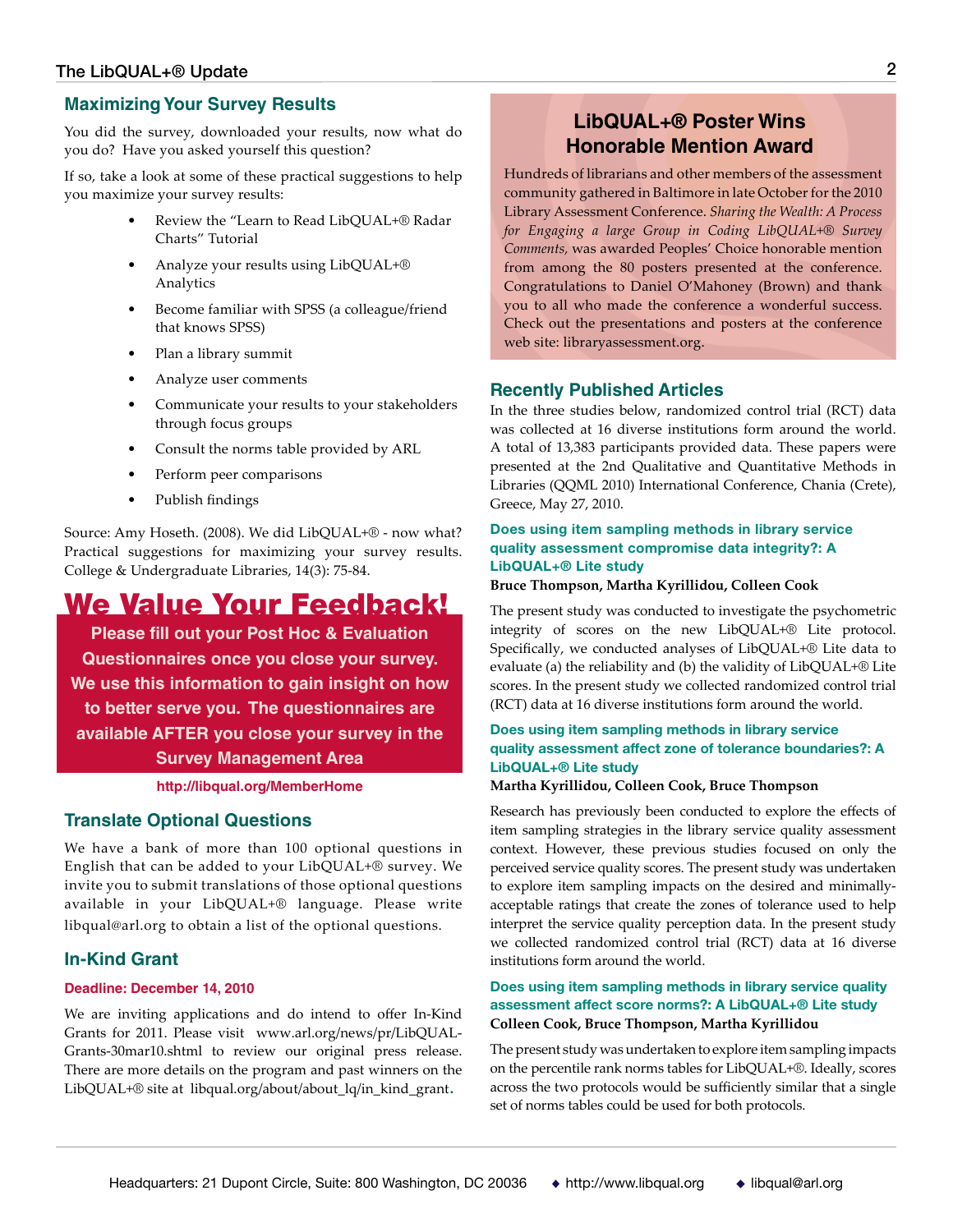#### **Events**

#### **[Visit libqual.org/events for details](http://www.libqual.org/events)**

#### **Library Assessment Forum**

January 7, 2011 at 1:30–3:00pm San Diego Convention Center, Room 28A

#### **[LibQUAL+® Survey Introduction](http://www.libqual.org/about/about_lq/training_programs)**

[\[Required for all first-time survey administrators\]](http://www.libqual.org/about/about_lq/training_programs) [8:30 am - 10:00 am](http://www.libqual.org/about/about_lq/training_programs)

**[LibQUAL+® Survey Administration](http://www.libqual.org/about/about_lq/training_programs)** [10:30 am - 1:30 pm](http://www.libqual.org/about/about_lq/training_programs)

**[LibQUAL+® Survey Results](http://www.libqual.org/about/about_lq/training_programs)**

[2:00 pm - 4:30 pm](http://www.libqual.org/about/about_lq/training_programs) [January 10, 2011](http://www.libqual.org/about/about_lq/training_programs) [Hilton Bayfront, Indigo 202A](http://www.libqual.org/about/about_lq/training_programs) [San Diego, CA](http://www.libqual.org/about/about_lq/training_programs)

**[Register Here](http://www.formstack.com/forms/?978877-Kcf6jApUKB)**

This is a set workshops designed to provide potential and current participants with vital information to aid in the survey process. Each workshop covers a variety of topics including the history of LibQUAL+®, developing objectives and goals for administering the survey, marketing your survey, survey process via the LibQUAL+® Web site, analyzing survey results, and much more!

# **[Service Quality Evaluation Academy]( http://www.arl.org/stats/statsevents/sqacademy)**

[March 14–18, 2011]( http://www.arl.org/stats/statsevents/sqacademy) [Toronto, Ontario, Canada \(location to be confirmed\)]( http://www.arl.org/stats/statsevents/sqacademy)

[The Service Quality Evaluation Academy addresses this]( http://www.arl.org/stats/statsevents/sqacademy)  [community-wide need for new strategies and methods of]( http://www.arl.org/stats/statsevents/sqacademy)  [library assessment by pursuing the following goals:]( http://www.arl.org/stats/statsevents/sqacademy)

- [enhance the pool of librarians with advanced]( http://www.arl.org/stats/statsevents/sqacademy)  [assessment skills by teaching quantitative and]( http://www.arl.org/stats/statsevents/sqacademy)  [qualitative methods for assessing and improving]( http://www.arl.org/stats/statsevents/sqacademy)  [outcomes and service quality;]( http://www.arl.org/stats/statsevents/sqacademy)
- [create an infrastructure for libraries to design and]( http://www.arl.org/stats/statsevents/sqacademy)  [develop outcomes-based library assessment]( http://www.arl.org/stats/statsevents/sqacademy)  [programs; and]( http://www.arl.org/stats/statsevents/sqacademy)
- [build capacity for assessment through advocating its]( http://www.arl.org/stats/statsevents/sqacademy)  [use and providing model programs and projects to]( http://www.arl.org/stats/statsevents/sqacademy)  [the broader library and museum communities.]( http://www.arl.org/stats/statsevents/sqacademy)

[Details: www.arl.org/stats/statsevents/sqacademy]( http://www.arl.org/stats/statsevents/sqacademy)

#### **[3rd QQML 2011 International Conference](http://www.formstack.com/forms/?1014534-Mb7X1n4CJq)**

[May 24-27, 2011](http://www.formstack.com/forms/?1014534-Mb7X1n4CJq) [Athens, Greece](http://www.formstack.com/forms/?1014534-Mb7X1n4CJq) [Details: www.isast.org/](http://www.formstack.com/forms/?1014534-Mb7X1n4CJq)

#### **[Basic Skills For Analyzing Library Service Quality](http://www.formstack.com/forms/?1014534-Mb7X1n4CJq)  [Assessment Data](http://www.formstack.com/forms/?1014534-Mb7X1n4CJq)**

[June 27, 2011](http://www.formstack.com/forms/?1014534-Mb7X1n4CJq) <http://www.formstack.com/forms/?1014534-Mb7X1n4CJq>

#### **[9th Northumbria International Conference on](http://www.york.ac.uk/conferences/northumbria)  [Performance Measurement in Libraries and](http://www.york.ac.uk/conferences/northumbria)  [Information Service](http://www.york.ac.uk/conferences/northumbria)**

[August 22-25, 2011](http://www.york.ac.uk/conferences/northumbria) [University of York, UK](http://www.york.ac.uk/conferences/northumbria) [Details: www.york.ac.uk/conferences/northumbria](http://www.york.ac.uk/conferences/northumbria)

There will be a LibQUAL+® Exchange of Experience Workshop on the morning of 22 August, prior to the start of the main conference.

#### **[Booth #1030 at ALA Midwinter Meeting](http://www.arl.org/events/arlala/index.shtml)**

[ALA Midwinter Conference](http://www.arl.org/events/arlala/index.shtml) [San Diego, CA](http://www.arl.org/events/arlala/index.shtml)

From January 7-10, we will have the LibQUAL+® booth open at the San Diego Convention Center. If anyone from your library is attending San Diego, please encourage them to visit our booth! If you have any questions about the LibQUAL+® administration process or your results and would like to schedule a dedicated time to consult with us at the booth, please contact libqual@arl. org to make arrangements. Or just stop by to say hello!

For those new to LibQUAL+® and anyone in your organization wanting an in-depth introduction, please join our in person introduction sessions hosted the morning of January 10 at the Hilton Bayfront, Indigo 202A!

#### **Understanding & Using Your LibQUAL+® Results, a LibQUAL+® Canada Consortium Webinar**

Sponsored by CARL and organized by Sam Kalb, LibQUAL+® Canada Coordinator

Presentation Slides from this Oct. 5th event are now posted on the LibQUAL Canada -> Results page.

- [library.queensu.ca/webir/canlibqual/results-e.htm](http://library.queensu.ca/webir/canlibqual/results-e.htm)
- [library.queensu.ca/webir/canlibqual/results-f.htm](http://library.queensu.ca/webir/canlibqual/results-f.htm)

The slides for "Understanding & Using Your LibQUAL+® Results" contain many links to examples and resources, as well as the full text of the presentation.

#### **Atlas.ti 6 Tutorial: Starting Atlas.ti**

www.youtube.com/watch?v=qtzIMaS96NU&NR=1

Learn ATLAS.ti, a qualitative analysis software. Interconnect, manage and methodically analyze all your "soft" data (text, images, audio, video, PDF, geodata). Explore and "code" your digital knowledge, extract meaning, and create visual structures from information stored on your computer, on networks, or on the Web.